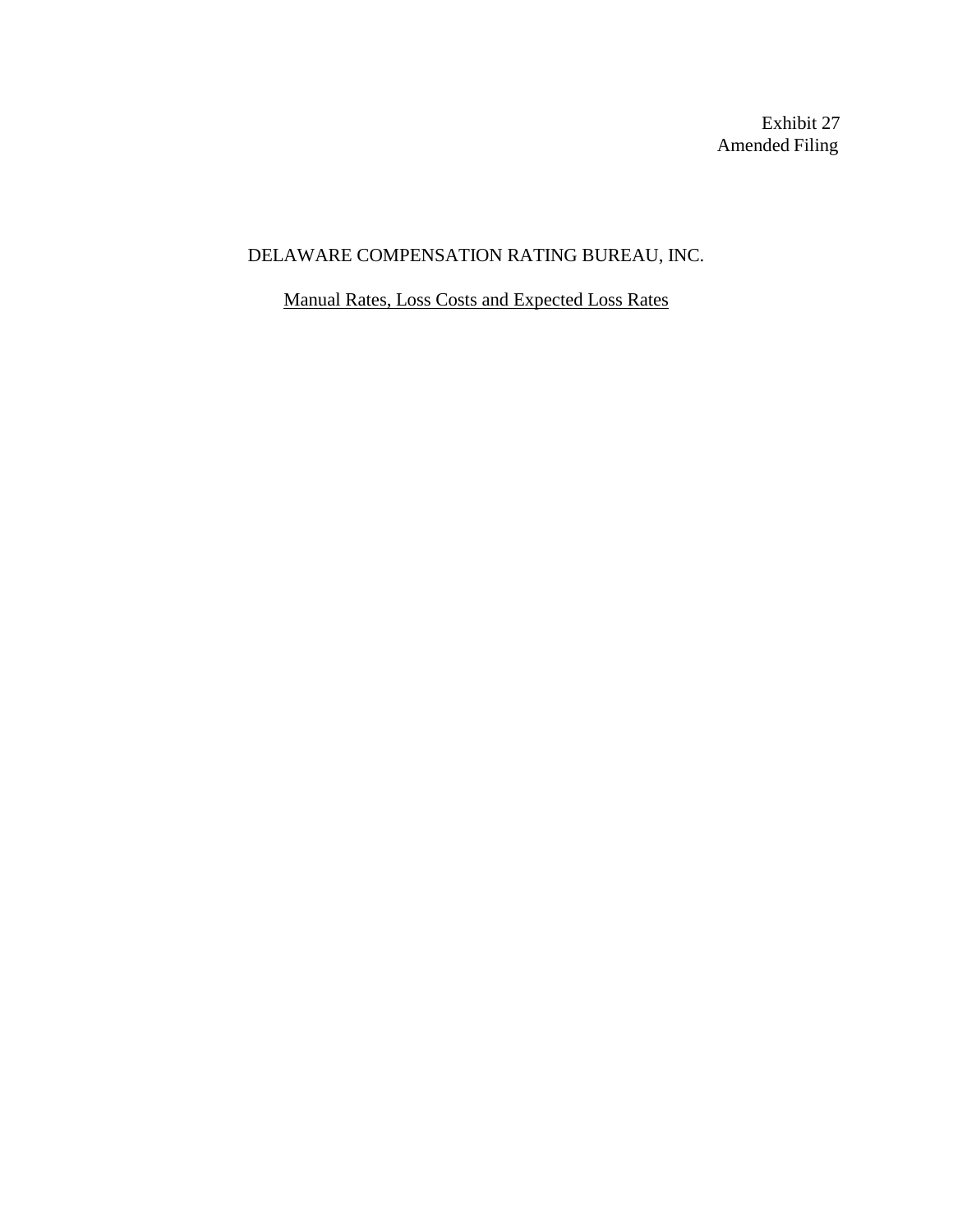|             | Proposed Effective December 1, 2005 on New and Renewal Business                       |                    |                 |       |       |                                      |                |  |  |
|-------------|---------------------------------------------------------------------------------------|--------------------|-----------------|-------|-------|--------------------------------------|----------------|--|--|
|             | <b>ASSIGNED</b><br><b>EXPERIENCE RATING PLAN</b><br><b>BUREAU*</b><br><b>ASSIGNED</b> |                    |                 |       |       |                                      |                |  |  |
| <b>CODE</b> | <b>ADVISORY</b>                                                                       | <b>RISK MANUAL</b> | <b>RISK MIN</b> |       |       | <b>EXPECTED LOSS FACTORS TABLE**</b> | <b>HAZ</b>     |  |  |
| NO          | <b>LOSS COSTS</b>                                                                     | <b>RATE</b>        | PREM.           | A-1   | A-2   | A-3                                  | <b>GRP</b>     |  |  |
|             |                                                                                       |                    |                 |       |       |                                      |                |  |  |
| 005         | 26.32                                                                                 | 36.14              | 3,250           | 7.37  | 8.73  | 9.03                                 | Ш              |  |  |
| 0006        | 9.39                                                                                  | 12.89              | 1,605           | 2.63  | 3.11  | 3.22                                 | Ш              |  |  |
| 007         | 9.54                                                                                  | 13.10              | 3,000           | 2.67  | 3.17  | 3.27                                 | Ш              |  |  |
| 0008        | 3.67                                                                                  | 5.04               | 1,310           | 1.03  | 1.22  | 1.26                                 | Ш              |  |  |
| 009         | 42.85                                                                                 | 58.83              | 3,250           | 12.00 | 14.22 | 14.70                                | Ш              |  |  |
| 0011        | 5.47                                                                                  | 7.51               | 1,825           | 1.53  | 1.82  | 1.88                                 | Ш              |  |  |
| 0012        | 7.99                                                                                  | 10.98              | 2,555           | 2.24  | 2.65  | 2.74                                 | Ш              |  |  |
| 0013        | 6.70                                                                                  | 9.19               | 2,180           | 1.87  | 2.22  | 2.30                                 | Ш              |  |  |
| 015         |                                                                                       |                    |                 |       | 11.14 |                                      | Ш              |  |  |
|             | 33.57                                                                                 | 46.09              | 3,250           | 9.40  |       | 11.52                                |                |  |  |
| 0016        | 5.58                                                                                  | 7.66               | 1,055           | 1.56  | 1.85  | 1.92                                 | Ш              |  |  |
| 028         | 7.03                                                                                  | 9.65               | 2,275           | 1.71  | 2.08  | 2.19                                 | Ш              |  |  |
| 0034        | 7.89                                                                                  | 10.83              | 1,385           | 2.21  | 2.62  | 2.71                                 | Ш              |  |  |
| 0036        | 7.78                                                                                  | 10.68              | 1,370           | 2.18  | 2.58  | 2.67                                 | Ш              |  |  |
| 055         | 8.49                                                                                  | 11.65              | 2,695           | 2.06  | 2.51  | 2.64                                 | Ш              |  |  |
| 059         | 6.70                                                                                  | 9.20               | 2,180           | 1.63  | 1.99  | 2.08                                 | Ш              |  |  |
| 0083        | 9.39                                                                                  | 12.90              | 1,605           | 2.63  | 3.12  | 3.22                                 | Ш              |  |  |
| 101         | 6.84                                                                                  | 9.40               | 2,225           | 1.83  | 2.08  | 2.21                                 | Ш              |  |  |
| 104         | 4.85                                                                                  | 6.67               | 1,650           | 1.30  | 1.47  | 1.57                                 | Ш              |  |  |
| 105         | 7.06                                                                                  | 9.69               | 2,285           | 1.89  | 2.14  | 2.28                                 | Ш              |  |  |
| 106         | 9.10                                                                                  | 12.50              | 2,875           | 2.44  | 2.76  | 2.94                                 | Ш              |  |  |
|             |                                                                                       |                    |                 |       |       |                                      |                |  |  |
| 107         | 5.49                                                                                  | 7.54               | 1,835           | 1.47  | 1.67  | 1.77                                 | T              |  |  |
| 108         | 6.82                                                                                  | 9.37               | 2,220           | 1.83  | 2.07  | 2.20                                 | Ш              |  |  |
| 109         | 8.21                                                                                  | 11.27              | 2,615           | 2.20  | 2.49  | 2.65                                 | Ш              |  |  |
| 110         | 5.54                                                                                  | 7.61               | 1,850           | 1.48  | 1.68  | 1.79                                 | Ш              |  |  |
| 111         | 6.90                                                                                  | 9.48               | 2,240           | 1.85  | 2.10  | 2.23                                 | Ш              |  |  |
| 112         | 13.08                                                                                 | 17.97              | 3,250           | 3.50  | 3.97  | 4.22                                 | Ш              |  |  |
| 113         | 7.75                                                                                  | 10.64              | 2,485           | 2.08  | 2.35  | 2.50                                 | Ш              |  |  |
| 114         | 14.82                                                                                 | 20.34              | 3,250           | 3.97  | 4.50  | 4.78                                 | Ш              |  |  |
| 115         | 3.12                                                                                  | 4.29               | 1,150           | 0.84  | 0.95  | 1.01                                 | T              |  |  |
| 119         | 9.78                                                                                  | 13.42              | 3,070           | 2.62  | 2.97  | 3.15                                 | Ш              |  |  |
|             |                                                                                       |                    |                 |       |       |                                      |                |  |  |
| 130         | 7.91                                                                                  | 10.87              | 2,535           | 2.12  | 2.40  | 2.55                                 | Ш              |  |  |
| 132         | 3.81                                                                                  | 5.22               | 1,345           | 1.02  | 1.15  | 1.23                                 | Ш              |  |  |
| 134         | 3.76                                                                                  | 5.15               | 1,330           | 1.00  | 1.14  | 1.21                                 | $\, \parallel$ |  |  |
| 135         | 4.52                                                                                  | 6.21               | 1,555           | 1.21  | 1.37  | 1.46                                 | L              |  |  |
| 136         | 4.05                                                                                  | 5.57               | 1,420           | 1.09  | 1.23  | 1.31                                 | Ш              |  |  |
| 139         | 8.40                                                                                  | 11.53              | 2,670           | 2.25  | 2.55  | 2.71                                 | Ш              |  |  |
| 141         | 7.66                                                                                  | 10.53              | 2,460           | 2.05  | 2.33  | 2.47                                 | Ш              |  |  |
| 142         | 4.24                                                                                  | 5.82               | 1,470           | 1.13  | 1.29  | 1.37                                 | Ш              |  |  |
| 161         | 4.53                                                                                  | 6.23               | 1,560           | 1.21  | 1.38  | 1.46                                 | Ш              |  |  |
| 163         | 5.04                                                                                  | 6.92               | 1,705           | 1.35  | 1.53  | 1.63                                 | Ш              |  |  |
| 165         | 7.54                                                                                  | 10.35              | 2,425           | 2.02  | 2.29  | 2.43                                 | Ш              |  |  |
| 166         | 4.33                                                                                  | 5.95               | 1,500           | 1.16  |       | 1.40                                 |                |  |  |
|             |                                                                                       |                    |                 |       | 1.32  |                                      | Ш              |  |  |
| 185         | 4.85                                                                                  | 6.67               | 1,650           | 1.30  | 1.47  | 1.57                                 | Ш              |  |  |
| 187         | 5.49                                                                                  | 7.54               | 1,835           | 1.47  | 1.67  | 1.77                                 | L              |  |  |
| 191         | 4.53                                                                                  | 6.23               | 1,560           | 1.21  | 1.38  | 1.46                                 | Ш              |  |  |

**\*** Loss, loss adjustment expense and administrative fund assessment provision for use in conjunction with individual carrier expense provisions in writing non-assigned risk business.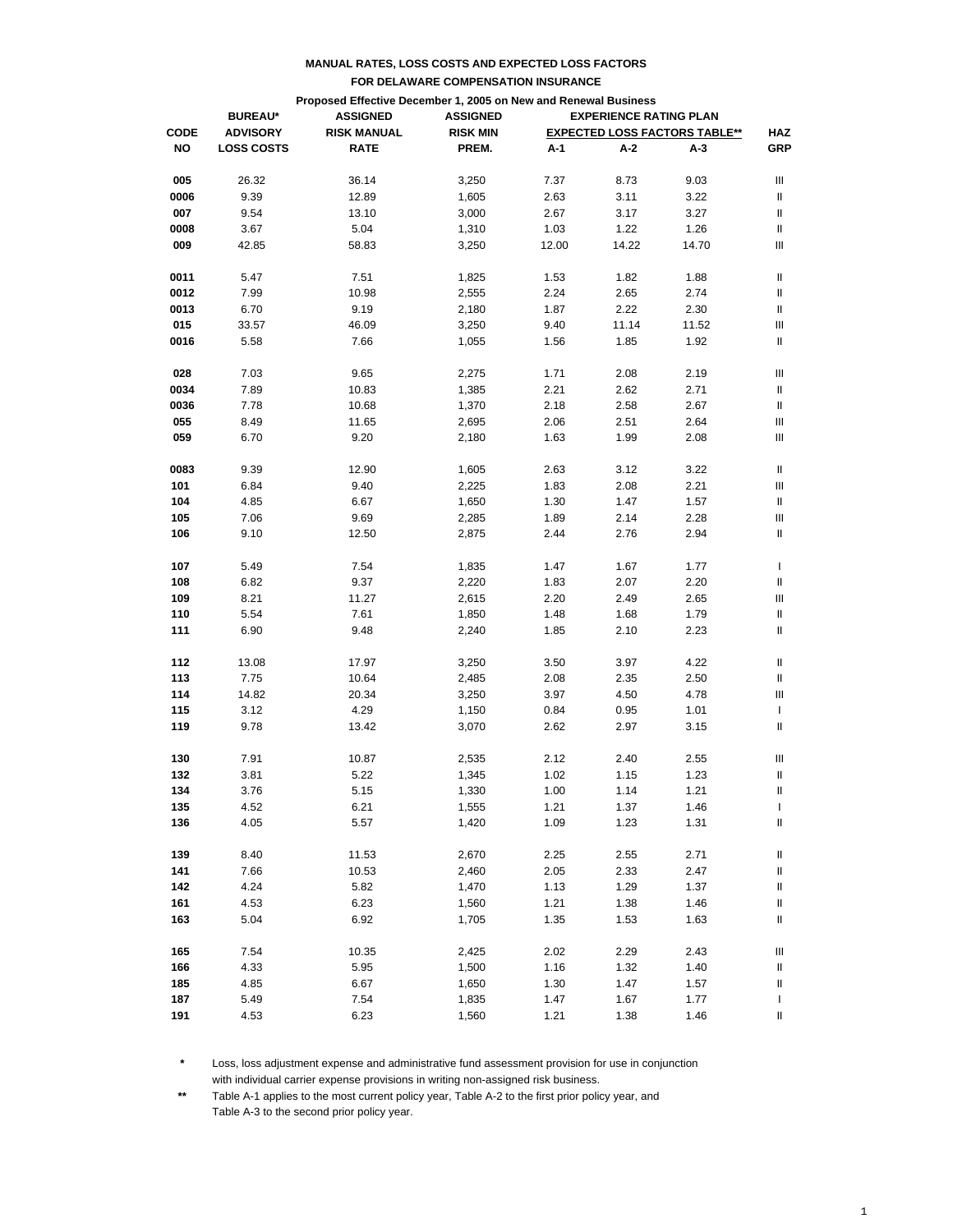|             |                   | Proposed Effective December 1, 2005 on New and Renewal Business |                 |      |                               |                                      |            |
|-------------|-------------------|-----------------------------------------------------------------|-----------------|------|-------------------------------|--------------------------------------|------------|
|             | <b>BUREAU*</b>    | <b>ASSIGNED</b>                                                 | <b>ASSIGNED</b> |      | <b>EXPERIENCE RATING PLAN</b> |                                      |            |
| <b>CODE</b> | <b>ADVISORY</b>   | <b>RISK MANUAL</b>                                              | <b>RISK MIN</b> |      |                               | <b>EXPECTED LOSS FACTORS TABLE**</b> | <b>HAZ</b> |
| <b>NO</b>   | <b>LOSS COSTS</b> | <b>RATE</b>                                                     | PREM.           | A-1  | A-2                           | A-3                                  | <b>GRP</b> |
| 201         | 6.41              | 8.80                                                            | 2,100           | 1.72 | 1.95                          | 2.07                                 | Ш          |
| 204         | 4.90              | 6.73                                                            | 1,665           | 1.31 | 1.49                          | 1.58                                 | Ш          |
| 205         | 4.77              | 6.55                                                            | 1,625           | 1.28 | 1.45                          | 1.54                                 | T          |
| 221         | 6.29              | 8.63                                                            | 2,060           | 1.68 | 1.91                          | 2.03                                 | II         |
| 222         | 7.24              | 9.94                                                            | 2,335           | 1.94 | 2.20                          | 2.34                                 | II         |
| 225         | 6.26              | 8.60                                                            | 2,055           | 1.68 | 1.90                          | 2.02                                 | Ш          |
| 227         | 6.72              | 9.23                                                            | 2,190           | 1.80 | 2.04                          | 2.17                                 | Ш          |
| 255         | 5.74              | 7.87                                                            | 1,905           | 1.53 | 1.74                          | 1.85                                 | Ш          |
| 257         | 7.55              | 10.36                                                           | 2,425           | 2.02 | 2.29                          | 2.44                                 | II         |
| 259         | 5.04              | 6.92                                                            | 1,705           | 1.35 | 1.53                          | 1.63                                 | II         |
| 261         | 8.60              | 11.80                                                           | 2,730           | 2.30 | 2.61                          | 2.77                                 | Ш          |
| 263         | 5.76              | 7.90                                                            |                 | 1.54 |                               |                                      | Ш          |
|             |                   |                                                                 | 1,910           |      | 1.75                          | 1.86                                 |            |
| 265         | 5.67              | 7.79                                                            | 1,885           | 1.52 | 1.72                          | 1.83                                 | Ш          |
| 275         | 6.29              | 8.63                                                            | 2,060           | 1.68 | 1.91                          | 2.03                                 | II         |
| 276         | 7.24              | 9.94                                                            | 2,335           | 1.94 | 2.20                          | 2.34                                 | II         |
| 281         | 4.26              | 5.85                                                            | 1,480           | 1.14 | 1.29                          | 1.37                                 | Ш          |
| 282         | 7.82              | 10.73                                                           | 2,505           | 2.09 | 2.37                          | 2.52                                 | Ш          |
| 285         | 4.53              | 6.23                                                            | 1,560           | 1.21 | 1.38                          | 1.46                                 | Ш          |
| 287         | 5.05              | 6.93                                                            | 1,705           | 1.35 | 1.53                          | 1.63                                 | Ш          |
| 297         | 4.26              | 5.85                                                            | 1,480           | 1.14 | 1.29                          | 1.37                                 | II         |
| 301         | 11.00             | 15.10                                                           | 3,250           | 2.95 | 3.34                          | 3.55                                 | Ш          |
| 305         | 12.08             | 16.58                                                           | 3,250           | 3.23 | 3.67                          | 3.90                                 | Ш          |
| 306         | 6.95              | 9.54                                                            | 2,255           | 1.86 | 2.11                          | 2.24                                 | Ш          |
| 309         | 5.80              | 7.96                                                            | 1,920           | 1.55 | 1.76                          | 1.87                                 | II         |
| 311         | 5.98              | 8.21                                                            | 1,975           | 1.60 | 1.82                          | 1.93                                 | Ш          |
| 319         | 7.64              | 10.50                                                           | 2,455           | 2.05 | 2.32                          | 2.47                                 | Ш          |
| 323         | 4.35              | 5.97                                                            | 1,505           | 1.16 | 1.32                          | 1.40                                 | Ш          |
| 327         | 5.49              | 7.54                                                            | 1,835           | 1.47 | 1.67                          | 1.77                                 | Ш          |
| 402         | 9.37              | 12.86                                                           | 2,950           | 2.51 | 2.84                          | 3.02                                 | Ш          |
| 403         | 5.13              | 7.04                                                            | 1,730           | 1.37 | 1.56                          | 1.65                                 | II         |
|             |                   |                                                                 |                 |      |                               |                                      |            |
| 404         | 7.08              | 9.73                                                            | 2,295           | 1.90 | 2.15                          | 2.29                                 | Ш          |
| 406         | 8.63              | 11.85                                                           | 2,740           | 2.31 | 2.62                          | 2.79                                 | Ш          |
| 407         | 6.50              | 8.94                                                            | 2,125           | 1.74 | 1.98                          | 2.10                                 | Ш.         |
| 411         | 14.55             | 19.98                                                           | 3,250           | 3.90 | 4.42                          | 4.70                                 | Ш          |
| 413         | 12.20             | 16.75                                                           | 3,250           | 3.27 | 3.71                          | 3.94                                 | Ⅲ.         |
| 415         | 7.06              | 9.69                                                            | 2,285           | 1.89 | 2.14                          | 2.28                                 | Ш          |
| 416         | 14.30             | 19.64                                                           | 3,250           | 3.83 | 4.34                          | 4.62                                 | Ш          |
| 421         | 11.35             | 15.58                                                           | 3,250           | 3.04 | 3.45                          | 3.66                                 | Ш          |
| 425         | 12.74             | 17.50                                                           | 3,250           | 3.41 | 3.87                          | 4.11                                 | Ш          |
| 427         | 6.57              | 9.02                                                            | 2,145           | 1.76 | 1.99                          | 2.12                                 | Ш          |
| 429         | 8.40              | 11.53                                                           | 2,670           | 2.25 | 2.55                          | 2.71                                 | Ш          |
| 431         | 11.11             | 15.26                                                           | 3,250           | 2.98 | 3.37                          | 3.59                                 | Ш          |
| 433         | 6.64              | 9.11                                                            | 2,165           | 1.78 | 2.01                          | 2.14                                 | Ш          |
| 435         | 8.37              | 11.49                                                           | 2,665           | 2.24 | 2.54                          | 2.70                                 | Ш          |
| 441         | 2.82              | 3.87                                                            | 1,065           | 0.75 | 0.86                          | 0.91                                 | Ш.         |
|             |                   |                                                                 |                 |      |                               |                                      |            |

**\*** Loss, loss adjustment expense and administrative fund assessment provision for use in conjunction with individual carrier expense provisions in writing non-assigned risk business.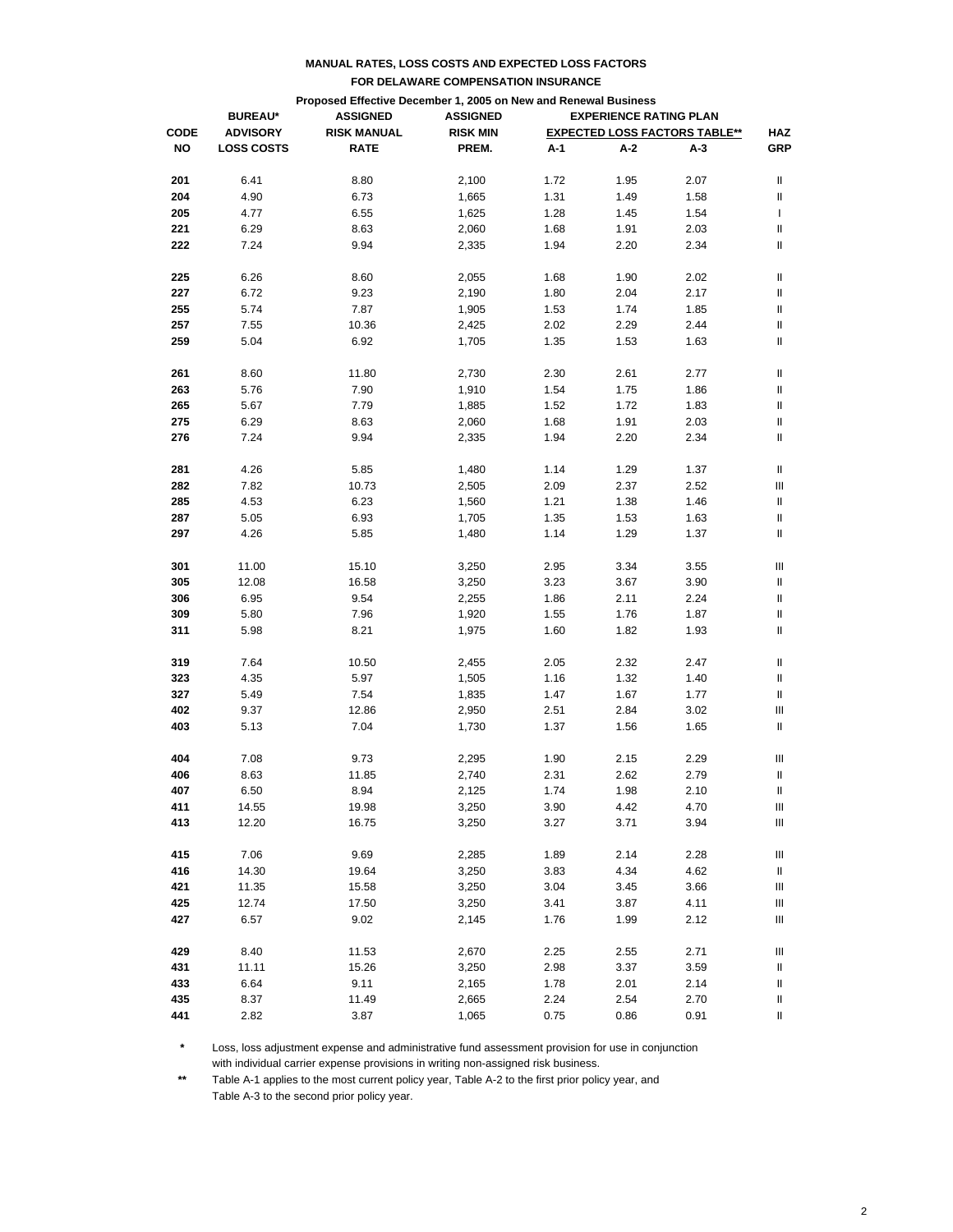|             |                   | Proposed Effective December 1, 2005 on New and Renewal Business |                 |                               |                                      |      |      |                   |  |  |
|-------------|-------------------|-----------------------------------------------------------------|-----------------|-------------------------------|--------------------------------------|------|------|-------------------|--|--|
| <b>CODE</b> | <b>BUREAU*</b>    |                                                                 | <b>ASSIGNED</b> | <b>EXPERIENCE RATING PLAN</b> |                                      |      |      |                   |  |  |
|             | <b>ADVISORY</b>   | <b>RISK MANUAL</b>                                              |                 | <b>RISK MIN</b>               | <b>EXPECTED LOSS FACTORS TABLE**</b> |      |      |                   |  |  |
| <b>NO</b>   | <b>LOSS COSTS</b> | <b>RATE</b>                                                     |                 | PREM.                         | A-1                                  | A-2  | A-3  | <b>HAZ</b><br>GRP |  |  |
| 445         | 10.20             | 14.00                                                           |                 | 3,190                         | 2.73                                 | 3.10 | 3.29 | Ш                 |  |  |
| 447         | 7.98              | 10.96                                                           |                 | 2,550                         | 2.14                                 | 2.42 | 2.58 | Ш                 |  |  |
| 449         | 5.87              | 8.06                                                            |                 | 1,945                         | 1.57                                 | 1.78 | 1.90 | Ш                 |  |  |
| 451         | 7.22              | 9.92                                                            |                 | 2,335                         | 1.93                                 | 2.19 | 2.33 | Ш                 |  |  |
| 454         | 10.05             | 13.80                                                           |                 | 3,150                         | 2.69                                 | 3.05 | 3.24 | Ш                 |  |  |
| 456         | 6.15              | 8.44                                                            |                 | 2,020                         | 1.65                                 | 1.87 | 1.99 | Ш                 |  |  |
| 457         | 12.17             | 16.71                                                           |                 | 3,250                         | 3.26                                 | 3.70 | 3.93 | Ш                 |  |  |
| 458         | 4.16              | 5.70                                                            |                 | 1,445                         | 1.11                                 | 1.26 | 1.34 | II                |  |  |
| 459         | 2.51              | 3.45                                                            |                 | 975                           | 0.67                                 | 0.76 | 0.81 | T                 |  |  |
| 461         | 6.31              | 8.67                                                            |                 | 2,070                         | 1.69                                 | 1.92 | 2.04 | Ш                 |  |  |
| 463         | 3.58              | 4.91                                                            |                 | 1,280                         | 0.96                                 | 1.09 | 1.16 | Ш                 |  |  |
| 464         | 5.93              | 8.15                                                            |                 | 1,960                         | 1.59                                 | 1.80 | 1.92 | Ш                 |  |  |
| 465         | 5.56              | 7.63                                                            |                 | 1,850                         | 1.49                                 | 1.69 | 1.79 | Ш                 |  |  |
| 467         | 5.53              | 7.59                                                            |                 | 1,845                         | 1.48                                 | 1.68 | 1.78 | Ш                 |  |  |
| 471         | 3.20              | 4.40                                                            |                 | 1,175                         | 0.86                                 | 0.97 | 1.03 | Ш                 |  |  |
| 472         | 3.01              | 4.12                                                            |                 | 1,115                         | 0.80                                 | 0.91 | 0.97 | Ш                 |  |  |
| 473         | 3.18              | 4.36                                                            |                 | 1,165                         | 0.85                                 | 0.96 | 1.03 | Ш                 |  |  |
| 474         | 1.64              | 2.26                                                            |                 | 725                           | 0.44                                 | 0.50 | 0.53 | Ш                 |  |  |
| 475         | 5.57              | 7.64                                                            |                 | 1,855                         | 1.49                                 | 1.69 | 1.80 | Ш                 |  |  |
| 476         | 2.60              | 3.56                                                            |                 | 1,000                         | 0.69                                 | 0.79 | 0.84 | Ш                 |  |  |
| 477         | 4.63              | 6.35                                                            |                 | 1,585                         | 1.24                                 | 1.40 | 1.49 | Ш                 |  |  |
| 483         | 2.10              | 2.89                                                            |                 | 855                           | 0.56                                 | 0.64 | 0.68 | Ш                 |  |  |
| 485         | 3.00              | 4.11                                                            |                 | 1,115                         | 0.80                                 | 0.91 | 0.97 | II                |  |  |
| 486         | 4.17              | 5.73                                                            |                 | 1,455                         | 1.12                                 | 1.27 | 1.35 | II                |  |  |
| 487         | 2.67              | 3.66                                                            |                 | 1,020                         | 0.71                                 | 0.81 | 0.86 | Ш                 |  |  |
| 488         | 1.42              | 1.94                                                            |                 | 655                           | 0.38                                 | 0.43 | 0.46 | Ш                 |  |  |
| 489         | 1.91              | 2.63                                                            |                 | 800                           | 0.51                                 | 0.58 | 0.62 | Ш                 |  |  |
| 491         | 5.13              | 7.04                                                            |                 | 1,730                         | 1.37                                 | 1.56 | 1.65 | Ш                 |  |  |
| 495         | 7.22              | 9.92                                                            |                 | 2,335                         | 1.93                                 | 2.19 | 2.33 | Ш                 |  |  |
| 497         | 3.01              | 4.12                                                            |                 | 1,115                         | 0.80                                 | 0.91 | 0.97 | Ш                 |  |  |
| 499         | 5.57              | 7.64                                                            |                 | 1,855                         | 1.49                                 | 1.69 | 1.80 | Ш                 |  |  |
| 501         | 5.42              | 7.44                                                            |                 | 1,810                         | 1.45                                 | 1.65 | 1.75 | Ш                 |  |  |
| 502         | 6.06              | 8.32                                                            |                 | 1,995                         | 1.62                                 | 1.84 | 1.96 | $\mathbf{L}$      |  |  |
| 506         | 3.70              | 5.08                                                            |                 | 1,315                         | 0.99                                 | 1.12 | 1.19 | Ш                 |  |  |
| 507         | 6.20              | 8.51                                                            |                 | 2,035                         | 1.66                                 | 1.88 | 2.00 | Ш                 |  |  |
| 509         | 10.24             | 14.06                                                           |                 | 3,205                         | 2.74                                 | 3.11 | 3.30 | Ш                 |  |  |
| 511         | 12.22             | 16.78                                                           |                 | 3,250                         | 3.27                                 | 3.71 | 3.94 | Ш                 |  |  |
| 512         | 7.60              | 10.44<br>a                                                      | b               | 2,440                         | 2.04                                 | 2.31 | 2.46 | Ш                 |  |  |
| 513         | 6.06              | 8.33<br>c                                                       | d               | 2,000                         | 1.62                                 | 1.84 | 1.96 | Ш                 |  |  |
| 535         | 5.32              | 7.32                                                            |                 | 1,785                         | 1.43                                 | 1.62 | 1.72 | Ш.                |  |  |

**\*** Loss, loss adjustment expense and administrative fund assessment provision for use in conjunction with individual carrier expense provisions in writing non-assigned risk business.

**\*\*** Table A-1 applies to the most current policy year, Table A-2 to the first prior policy year, and Table A-3 to the second prior policy year.

**a** OD: \$1.53 Supplementary is not subject to experience or retrospective rating. Code as 0175.

**b** OD: \$2.09 Supplementary is not subject to experience or retrospective rating. Code as 0175.

**c** OD: \$0.61 Supplementary is not subject to experience or retrospective rating. Code as 0176.

**d** OD: \$0.83 Supplementary is not subject to experience or retrospective rating. Code as 0176.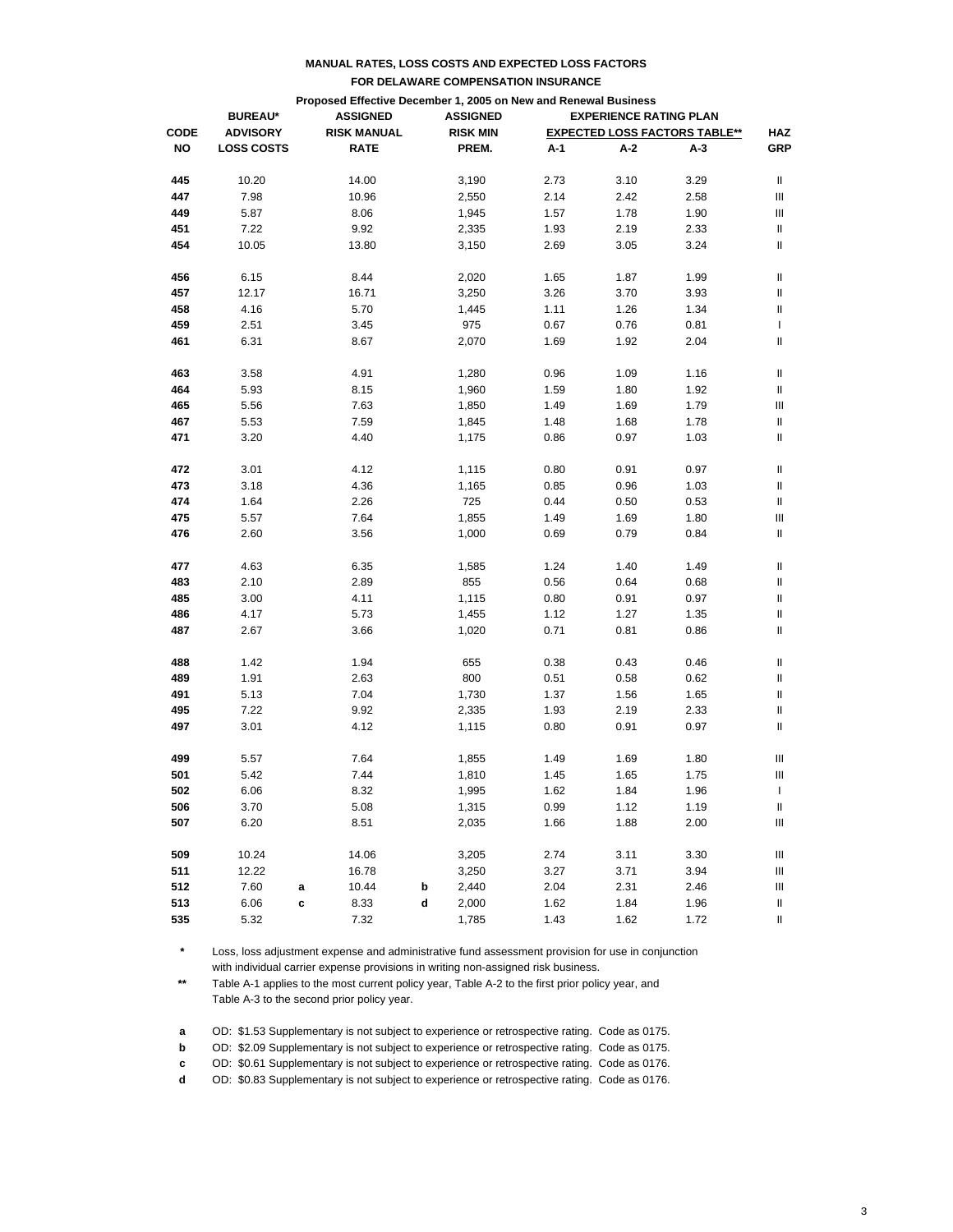|             | Proposed Effective December 1, 2005 on New and Renewal Business |                    |                 |      |                               |                                      |                                    |  |
|-------------|-----------------------------------------------------------------|--------------------|-----------------|------|-------------------------------|--------------------------------------|------------------------------------|--|
|             | <b>BUREAU*</b>                                                  | <b>ASSIGNED</b>    | <b>ASSIGNED</b> |      | <b>EXPERIENCE RATING PLAN</b> |                                      |                                    |  |
| <b>CODE</b> | <b>ADVISORY</b>                                                 | <b>RISK MANUAL</b> | <b>RISK MIN</b> |      |                               | <b>EXPECTED LOSS FACTORS TABLE**</b> | <b>HAZ</b>                         |  |
| NO          | <b>LOSS COSTS</b>                                               | <b>RATE</b>        | PREM.           | A-1  | A-2                           | A-3                                  | GRP                                |  |
| 536         | 9.02                                                            | 12.38              | 2,850           | 2.42 | 2.74                          | 2.91                                 | Ш                                  |  |
| 544         | 10.67                                                           | 14.65              | 3,250           | 2.86 | 3.24                          | 3.44                                 | Ш                                  |  |
| 551         | 2.99                                                            | 4.09               | 1,110           | 0.80 | 0.91                          | 0.96                                 | IV                                 |  |
| 553         | 6.85                                                            | 9.41               | 2,225           | 1.83 | 2.08                          | 2.21                                 | IV                                 |  |
| 555         | 1.33                                                            | 1.83               | 635             | 0.36 | 0.40                          | 0.43                                 | Ш                                  |  |
| 563         | 3.48                                                            | 4.78               | 1,255           | 0.93 | 1.06                          | 1.12                                 | Ш                                  |  |
| 571         | 4.75                                                            | 6.53               | 1,620           | 1.27 | 1.44                          | 1.53                                 | Ш                                  |  |
| 573         | 6.00                                                            | 8.24               | 1,980           | 1.61 | 1.82                          | 1.94                                 | Ш                                  |  |
| 581         | 4.64                                                            | 6.36               | 1,585           | 1.24 | 1.41                          | 1.50                                 | Ш                                  |  |
| 587         | 3.48                                                            | 4.78               | 1,255           | 0.93 | 1.06                          | 1.12                                 | Ш                                  |  |
|             |                                                                 |                    |                 |      |                               |                                      |                                    |  |
| 601         | 16.60                                                           | 22.80              | 3,250           | 3.71 | 4.51                          | 4.73                                 | Ш                                  |  |
| 602         | 11.38                                                           | 15.62              | 3,250           | 2.60 | 3.16                          | 3.32                                 | Ш                                  |  |
| 603         | 18.01                                                           | 24.72              | 3,250           | 4.13 | 5.02                          | 5.27                                 | Ш                                  |  |
| 605         | 13.28                                                           | 18.24              | 3,250           | 3.04 | 3.70                          | 3.88                                 | Ш                                  |  |
| 607         | 14.87                                                           | 20.42              | 3,250           | 3.43 | 4.18                          | 4.38                                 | Ш                                  |  |
| 608         | 8.77                                                            | 12.03              | 2,625           | 2.00 | 2.44                          | 2.56                                 | Ш                                  |  |
| 609         | 8.80                                                            | 12.07              | 2,625           | 2.00 | 2.44                          | 2.56                                 | Ш                                  |  |
| 611         | 18.31                                                           | 25.15              | 3,250           | 4.19 | 5.10                          | 5.35                                 | Ш                                  |  |
| 615         | 22.91                                                           | 31.46              | 3,250           | 5.24 | 6.38                          | 6.69                                 | IV                                 |  |
| 617         | 11.21                                                           | 15.39              | 3,250           | 2.57 | 3.13                          | 3.28                                 | Ш                                  |  |
|             |                                                                 |                    |                 |      |                               |                                      |                                    |  |
| 625         | 10.14                                                           | 13.92              | 2,995           | 2.32 | 2.82                          | 2.96                                 | Ш                                  |  |
| 643         | 18.69                                                           | 25.66              | 3,250           | 2.85 | 3.46                          | 3.63                                 | Ш                                  |  |
| 645         | 10.17                                                           | 13.96              | 2,940           | 2.27 | 2.76                          | 2.90                                 | Ш                                  |  |
| 646         | 7.19                                                            | 9.87               | 2,215           | 1.66 | 2.02                          | 2.12                                 | Ш                                  |  |
| 647         | 12.44                                                           | 17.08              | 3,250           | 2.85 | 3.46                          | 3.63                                 | Ш                                  |  |
| 648         | 8.03                                                            | 11.02              | 2,470           | 1.88 | 2.28                          | 2.39                                 | Ш                                  |  |
| 649         | 5.65                                                            | 7.75               | 1,760           | 1.28 | 1.55                          | 1.63                                 | Ш                                  |  |
| 651         | 10.99                                                           | 15.10              | 3,250           | 2.54 | 3.09                          | 3.24                                 | Ш                                  |  |
| 652         | 14.11                                                           | 19.38              | 3,250           | 3.38 | 4.11                          | 4.32                                 | Ш                                  |  |
| 653         | 11.43                                                           | 15.69              | 3,250           | 2.61 | 3.18                          | 3.33                                 | Ш                                  |  |
|             |                                                                 |                    |                 |      |                               |                                      |                                    |  |
| 654         | 11.04                                                           | 15.16              | 3,220           | 2.51 | 3.05                          | 3.20                                 | Ш                                  |  |
| 655         | 26.05                                                           | 35.78              | 3,250           | 5.96 | 7.25                          | 7.60                                 | IV                                 |  |
| 656         | 13.97                                                           | 19.18              | 3,250           | 3.20 | 3.89                          | 4.08                                 | $\ensuremath{\mathsf{III}}\xspace$ |  |
| 657         | 17.94                                                           | 24.63              | 3,250           | 4.09 | 4.98                          | 5.22                                 | IV                                 |  |
| 658         | 11.73                                                           | 16.11              | 3,250           | 2.66 | 3.23                          | 3.39                                 | Ш                                  |  |
| 659         | 25.05                                                           | 34.39              | 3,250           | 5.79 | 7.04                          | 7.39                                 | Ш                                  |  |
| 660         | 4.05                                                            | 5.56               | 1,420           | 0.99 | 1.20                          | 1.26                                 | Ш                                  |  |
| 661         | 5.98                                                            | 8.22               | 1,820           | 1.32 | 1.61                          | 1.69                                 | Ш                                  |  |
| 662         | 4.61                                                            | 6.33               | 1,580           | 1.12 | 1.37                          | 1.43                                 | Ш                                  |  |
| 663         | 7.37                                                            | 10.12              | 2,205           | 1.65 | 2.01                          | 2.11                                 | Ш                                  |  |
| 664         | 6.38                                                            | 8.77               | 1,955           | 1.44 | 1.75                          | 1.84                                 | Ш                                  |  |
| 665         | 14.69                                                           | 20.18              | 3,250           | 3.44 | 4.18                          | 4.39                                 | Ш                                  |  |
| 666         | 10.25                                                           | 14.07              | 3,045           | 2.36 | 2.87                          | 3.01                                 | Ш                                  |  |
|             |                                                                 |                    |                 |      |                               |                                      |                                    |  |
| 667         | 3.48                                                            | 4.78               | 1,200           | 0.80 | 0.98                          | 1.02                                 | Ⅲ.                                 |  |
| 668         | 9.10                                                            | 12.50              | 2,720           | 2.08 | 2.53                          | 2.66                                 | Ш                                  |  |

**\*** Loss, loss adjustment expense and administrative fund assessment provision for use in conjunction with individual carrier expense provisions in writing non-assigned risk business.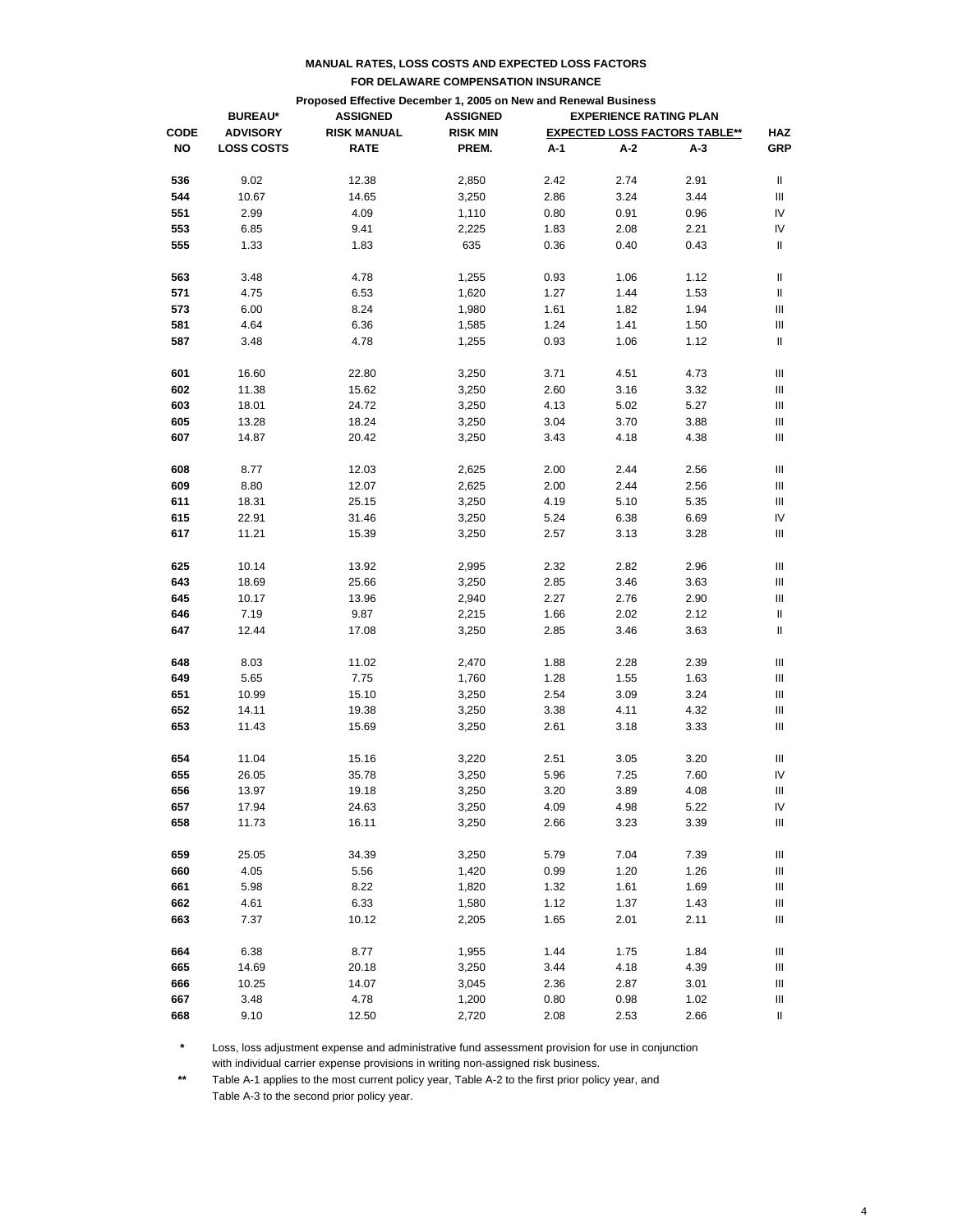|             |                   | Proposed Effective December 1, 2005 on New and Renewal Business |                 |                               |      |                                      |            |
|-------------|-------------------|-----------------------------------------------------------------|-----------------|-------------------------------|------|--------------------------------------|------------|
|             | <b>BUREAU*</b>    | <b>ASSIGNED</b>                                                 | <b>ASSIGNED</b> | <b>EXPERIENCE RATING PLAN</b> |      |                                      |            |
| <b>CODE</b> | <b>ADVISORY</b>   | <b>RISK MANUAL</b>                                              | <b>RISK MIN</b> |                               |      | <b>EXPECTED LOSS FACTORS TABLE**</b> | <b>HAZ</b> |
| NO          | <b>LOSS COSTS</b> | <b>RATE</b>                                                     | PREM.           | A-1                           | A-2  | A-3                                  | GRP        |
|             |                   |                                                                 |                 |                               |      |                                      |            |
| 669         | 12.14             | 16.67                                                           | 3,250           | 2.78                          | 3.38 | 3.54                                 | Ш          |
| 670         | 7.63              | 10.48                                                           | 2,450           | 1.86                          | 2.26 | 2.37                                 | Ш          |
| 673         | 8.86              | 12.17                                                           | 2,805           | 2.16                          | 2.62 | 2.75                                 | Ш          |
| 674         | 8.97              | 12.31                                                           | 2,680           | 2.05                          | 2.50 | 2.62                                 | Ш          |
| 675         | 6.68              | 9.17                                                            | 2,050           | 1.52                          | 1.85 | 1.94                                 | Ш          |
| 676         | 9.19              | 12.62                                                           | 2,745           | 2.11                          | 2.56 | 2.69                                 | Ш          |
| 677         | 6.98              | 9.59                                                            | 2,145           | 1.60                          | 1.95 | 2.04                                 | Ш          |
| 679         | 17.59             | 24.14                                                           | 3,250           | 4.28                          | 5.21 | 5.46                                 | Ш          |
| 681         | 7.63              | 10.48                                                           | 2,450           | 1.86                          | 2.26 | 2.37                                 | Ш          |
| 682         | 25.81             | 35.44                                                           | 3,250           | 6.28                          | 7.64 | 8.02                                 | Ш          |
|             |                   |                                                                 |                 |                               |      |                                      |            |
| 691         | 8.80              | 12.07                                                           | 2,625           | 2.00                          | 2.44 | 2.56                                 | Ш          |
| 693         | 10.99             | 15.10                                                           | 3,250           | 2.54                          | 3.09 | 3.24                                 | Ш          |
| 695         | 5.98              | 8.22                                                            | 1,820           | 1.32                          | 1.61 | 1.69                                 | Ш          |
| 709         | 3.71              | 5.10                                                            | 1,320           | 0.90                          | 1.10 | 1.15                                 | Ш          |
| 716         | 5.53              | 7.59                                                            | 1,845           | 1.35                          | 1.64 | 1.72                                 | Ш          |
| 718         | 5.74              | 7.88                                                            | 1,905           | 1.40                          | 1.70 | 1.78                                 | Ш          |
| 721         | 17.03             | 23.38                                                           | 3,250           | 4.56                          | 5.17 | 5.50                                 | Ш          |
| 744         | 2.73              | 3.74                                                            | 1,035           | 0.73                          | 0.83 | 0.88                                 | Ш          |
| 751         | 2.22              | 3.04                                                            | 890             | 0.59                          | 0.67 | 0.71                                 | Ш          |
| 752         | 1.31              | 1.81                                                            | 630             | 0.35                          | 0.40 | 0.42                                 | IV         |
|             |                   |                                                                 |                 |                               |      |                                      |            |
| 753         | 6.95              | 9.54                                                            | 2,255           | 1.86                          | 2.11 | 2.24                                 | Ш          |
| 755         | 4.43              | 6.08                                                            | 1,525           | 1.19                          | 1.35 | 1.43                                 | Ш          |
| 757         | 2.38              | 3.27                                                            | 935             | 0.64                          | 0.72 | 0.77                                 | Ш          |
| 759         | 6.26              | 8.60                                                            | 2,055           | 1.68                          | 1.90 | 2.02                                 | Ш          |
| 801         | 10.63             | 14.60                                                           | 3,250           | 2.98                          | 3.53 | 3.65                                 | Ш          |
| 803         | 26.70             | 36.65                                                           | 3,250           | 7.47                          | 8.86 | 9.16                                 | Ш          |
| 804         | 4.58              | 6.29                                                            | 1,570           | 1.28                          | 1.52 | 1.57                                 | Ш          |
| 805         | 7.63              | 10.49                                                           | 2,455           | 2.14                          | 2.53 | 2.62                                 | Ш          |
| 806         | 13.13             | 18.04                                                           | 3,250           | 3.68                          | 4.36 | 4.51                                 | Ш          |
| 807         | 9.64              | 13.25                                                           | 3,035           | 2.70                          | 3.20 | 3.31                                 | Ш          |
|             |                   |                                                                 |                 |                               |      |                                      |            |
| 808         | 13.42             | 18.43                                                           | 3,250           | 3.76                          | 4.45 | 4.60                                 | Ш          |
| 809         | 7.11              | 9.76                                                            | 2,300           | 1.99                          | 2.36 | 2.44                                 | Ш          |
| 811         | 12.00             | 16.49                                                           | 3,250           | 3.36                          | 3.99 | 4.12                                 | Ш          |
| 812         | 10.17             | 13.96                                                           | 3,180           | 2.85                          | 3.38 | 3.49                                 | Ш          |
| 813         | 7.60              | 10.44                                                           | 2,440           | 2.13                          | 2.52 | 2.61                                 | Ш.         |
| 814         | 6.89              | 9.47                                                            | 2,240           | 1.93                          | 2.29 | 2.37                                 | Ш          |
| 815         | 5.90              | 8.11                                                            | 1,955           | 1.65                          | 1.96 | 2.03                                 | Ш          |
| 816         | 3.50              | 4.80                                                            | 1,260           | 0.98                          | 1.16 | 1.20                                 | Ш          |
| 817         | 12.05             | 16.54                                                           | 3,250           | 3.37                          | 4.00 | 4.13                                 | Ш          |
| 818         | 4.33              | 5.94                                                            | 1,495           | 1.21                          | 1.44 | 1.48                                 | Ш          |
| 819         | 1.26              | 1.73                                                            | 615             | 0.35                          | 0.42 | 0.43                                 |            |
|             |                   |                                                                 |                 |                               |      |                                      | Ш          |
| 821         | 9.22              | 12.66                                                           | 2,910           | 2.58                          | 3.06 | 3.16                                 | Ш          |
| 825         | 6.00              | 8.24                                                            | 1,980           | 1.68                          | 1.99 | 2.06                                 | Ш          |
| 855         | 8.87              | 12.19                                                           | 2,810           | 2.49                          | 2.95 | 3.05                                 | Ш          |
| 857         | 13.16             | 18.07                                                           | 3,250           | 3.68                          | 4.37 | 4.52                                 | Ш          |

**\*** Loss, loss adjustment expense and administrative fund assessment provision for use in conjunction with individual carrier expense provisions in writing non-assigned risk business.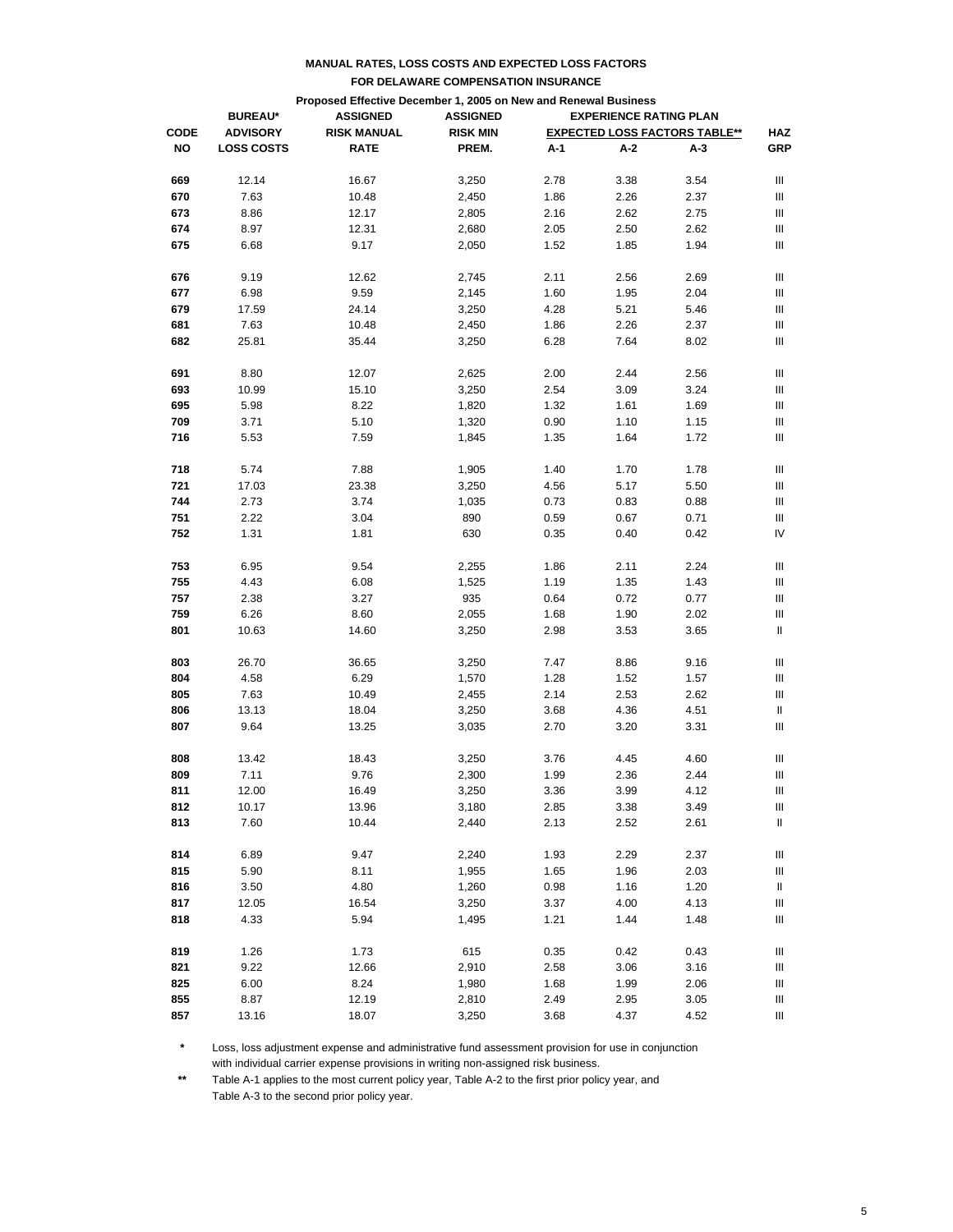|             | Proposed Effective December 1, 2005 on New and Renewal Business<br><b>ASSIGNED</b><br><b>EXPERIENCE RATING PLAN</b><br><b>BUREAU*</b><br><b>ASSIGNED</b> |                    |                 |      |      |                                      |            |
|-------------|----------------------------------------------------------------------------------------------------------------------------------------------------------|--------------------|-----------------|------|------|--------------------------------------|------------|
| <b>CODE</b> | <b>ADVISORY</b>                                                                                                                                          | <b>RISK MANUAL</b> | <b>RISK MIN</b> |      |      | <b>EXPECTED LOSS FACTORS TABLE**</b> | <b>HAZ</b> |
| NO          | <b>LOSS COSTS</b>                                                                                                                                        | <b>RATE</b>        | PREM.           | A-1  | A-2  | A-3                                  | <b>GRP</b> |
|             |                                                                                                                                                          |                    |                 |      |      |                                      |            |
| 858         | 12.36                                                                                                                                                    | 16.97              | 3,250           | 3.46 | 4.10 | 4.24                                 | Ш          |
| 859         | 14.20                                                                                                                                                    | 19.49              | 3,250           | 3.97 | 4.71 | 4.87                                 | Ш          |
| 860         | 14.10                                                                                                                                                    | 19.35              | 3,250           | 3.95 | 4.68 | 4.84                                 | Ш          |
| 861         | 9.71                                                                                                                                                     | 13.33              | 3,050           | 2.72 | 3.22 | 3.33                                 | Ш          |
| 862         | 12.77                                                                                                                                                    | 17.53              | 3,250           | 3.58 | 4.24 | 4.38                                 | Ш          |
|             |                                                                                                                                                          |                    |                 |      |      |                                      |            |
| 865         | 3.77                                                                                                                                                     | 5.17               | 1,335           | 1.05 | 1.25 | 1.29                                 | Ш          |
| 867         | 7.60                                                                                                                                                     | 10.44              | 2,440           | 2.13 | 2.52 | 2.61                                 | Ш          |
| 877         | 4.04                                                                                                                                                     | 5.55               | 1,415           | 1.13 | 1.34 | 1.39                                 | Ш          |
| 879         | 5.26                                                                                                                                                     | 7.22               | 1,765           | 1.47 | 1.75 | 1.81                                 | Ш          |
| 880         | 6.66                                                                                                                                                     | 9.14               | 2,170           | 1.86 | 2.21 | 2.28                                 | Ш          |
| 881         | 4.36                                                                                                                                                     | 5.99               | 1,510           | 1.22 | 1.45 | 1.50                                 | Ш          |
| 882         | 9.66                                                                                                                                                     | 13.27              | 3,035           | 2.70 | 3.21 | 3.32                                 | Ш          |
|             |                                                                                                                                                          |                    |                 |      |      |                                      |            |
| 883         | 3.42                                                                                                                                                     | 4.69               | 1,235           | 0.96 | 1.13 | 1.17                                 | Ш          |
| 884         | 1.49                                                                                                                                                     | 2.04               | 680             | 0.42 | 0.49 | 0.51                                 | II         |
| 885         | 4.87                                                                                                                                                     | 6.69               | 1,655           | 1.36 | 1.62 | 1.67                                 | II         |
| 886         | 4.18                                                                                                                                                     | 5.74               | 1,455           | 1.17 | 1.39 | 1.43                                 | Ш          |
| 887         | 2.06                                                                                                                                                     | 2.83               | 845             | 0.58 | 0.68 | 0.71                                 | Ш          |
| 889         | 0.62                                                                                                                                                     | 0.84               | 425             | 0.17 | 0.20 | 0.21                                 | II         |
| 890         | 0.68                                                                                                                                                     | 0.93               | 445             | 0.19 | 0.23 | 0.23                                 | II         |
| 891         | 1.59                                                                                                                                                     | 2.19               | 710             |      |      | 0.55                                 | II         |
|             |                                                                                                                                                          |                    |                 | 0.45 | 0.53 |                                      |            |
| 895         | 0.73                                                                                                                                                     | 1.01               | 460             | 0.21 | 0.24 | 0.25                                 | Ш          |
| 896         | 4.03                                                                                                                                                     | 5.54               | 1,415           | 1.13 | 1.34 | 1.38                                 | Ш          |
| 897         | 4.22                                                                                                                                                     | 5.80               | 1,470           | 1.18 | 1.40 | 1.45                                 | Ш          |
| 898         | 4.88                                                                                                                                                     | 6.71               | 1,660           | 1.37 | 1.62 | 1.68                                 | II         |
| 899         | 3.06                                                                                                                                                     | 4.20               | 1,130           | 0.86 | 1.01 | 1.05                                 | Ш          |
|             |                                                                                                                                                          |                    |                 |      |      |                                      |            |
| 903         | 0.78                                                                                                                                                     | 1.07               | 475             | 0.22 | 0.26 | 0.27                                 | Ш          |
| 904         | 4.37                                                                                                                                                     | 6.00               | 1,510           | 1.22 | 1.45 | 1.50                                 | Ш          |
| 907         | 9.14                                                                                                                                                     | 12.55              | 2,885           | 2.56 | 3.03 | 3.14                                 | Ш          |
| 910         | 14.56                                                                                                                                                    | 20.00              | 3,250           | 4.08 | 4.83 | 5.00                                 | Ш          |
| 911         | 7.73                                                                                                                                                     | 10.61              | 2,480           | 2.16 | 2.56 | 2.65                                 | II         |
| 914         | 4.04                                                                                                                                                     | 5.55               | 1,415           | 1.13 | 1.34 | 1.39                                 | Ш          |
| 915         | 5.95                                                                                                                                                     | 8.18               | 1,970           | 1.67 | 1.98 | 2.04                                 | Ш          |
|             |                                                                                                                                                          |                    |                 |      |      |                                      |            |
| 916         | 2.60                                                                                                                                                     | 3.56               | 1,000           | 0.73 | 0.86 | 0.89                                 | $\sf II$   |
| 917         | 5.53                                                                                                                                                     | 7.59               | 1,845           | 1.55 | 1.84 | 1.90                                 | Ш          |
| 918         | 4.34                                                                                                                                                     | 5.96               | 1,500           | 1.22 | 1.44 | 1.49                                 | Ш          |
| 919         | 4.06                                                                                                                                                     | 5.58               | 1,420           | 1.14 | 1.35 | 1.39                                 | L          |
| 920         | 0.77                                                                                                                                                     | 1.06               | 475             | 0.22 | 0.26 | 0.26                                 | Ш          |
| 921         | 6.09                                                                                                                                                     | 8.36               | 2,005           | 1.70 | 2.02 | 2.09                                 | Ш          |
| 922         | 4.97                                                                                                                                                     | 6.82               | 1,680           | 1.39 | 1.65 | 1.71                                 | Ш          |
| 923         | 5.26                                                                                                                                                     | 7.22               | 1,765           | 1.47 | 1.75 | 1.81                                 | Ш          |
|             |                                                                                                                                                          |                    |                 |      |      |                                      |            |
| 924         | 5.08                                                                                                                                                     | 6.98               | 1,715           | 1.42 | 1.69 | 1.74                                 | Ш          |
| 925         | 2.79                                                                                                                                                     | 3.84               | 1,055           | 0.78 | 0.93 | 0.96                                 | Ш          |
| 926         | 4.36                                                                                                                                                     | 5.99               | 1,510           | 1.22 | 1.45 | 1.50                                 | Ш          |
| 927         | 1.83                                                                                                                                                     | 2.50               | 775             | 0.51 | 0.61 | 0.63                                 | Ш          |
| 928         | 3.42                                                                                                                                                     | 4.69               | 1,235           | 0.96 | 1.13 | 1.17                                 | Ш          |

**\*** Loss, loss adjustment expense and administrative fund assessment provision for use in conjunction with individual carrier expense provisions in writing non-assigned risk business.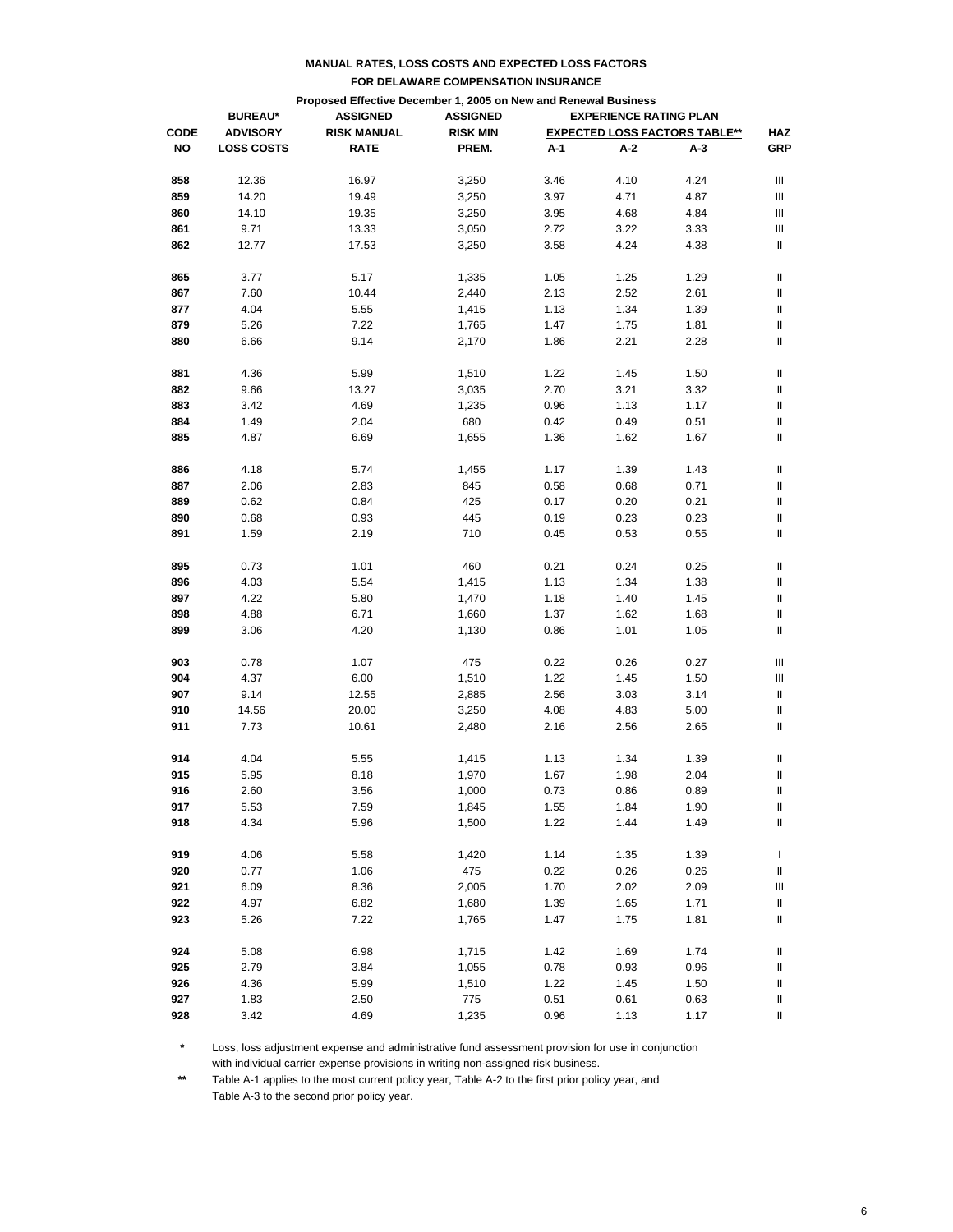|             |                                                                                       | Proposed Effective December 1, 2005 on New and Renewal Business |                 |      |      |                                      |                            |
|-------------|---------------------------------------------------------------------------------------|-----------------------------------------------------------------|-----------------|------|------|--------------------------------------|----------------------------|
|             | <b>ASSIGNED</b><br><b>ASSIGNED</b><br><b>EXPERIENCE RATING PLAN</b><br><b>BUREAU*</b> |                                                                 |                 |      |      |                                      |                            |
| <b>CODE</b> | <b>ADVISORY</b>                                                                       | <b>RISK MANUAL</b>                                              | <b>RISK MIN</b> |      |      | <b>EXPECTED LOSS FACTORS TABLE**</b> | <b>HAZ</b>                 |
| NO          | <b>LOSS COSTS</b>                                                                     | <b>RATE</b>                                                     | PREM.           | A-1  | A-2  | A-3                                  | <b>GRP</b>                 |
|             |                                                                                       |                                                                 |                 |      |      |                                      |                            |
| 929         | 7.44                                                                                  | 10.21                                                           | 2,395           | 2.08 | 2.47 | 2.55                                 | Ш                          |
| 932         | 1.68                                                                                  | 2.31                                                            | 735             | 0.47 | 0.56 | 0.58                                 | Ш                          |
| 933         | 5.59                                                                                  | 7.67                                                            | 1,860           | 1.56 | 1.86 | 1.92                                 | Ш                          |
| 934         | 3.92                                                                                  | 5.39                                                            | 1,380           | 1.10 | 1.30 | 1.35                                 | II                         |
| 935         | 2.66                                                                                  | 3.64                                                            | 1,015           | 0.74 | 0.88 | 0.91                                 | II                         |
|             |                                                                                       |                                                                 |                 |      |      |                                      |                            |
| 936         | 1.04                                                                                  | 1.43                                                            | 550             | 0.29 | 0.34 | 0.36                                 | Ш                          |
| 937         | 22.79                                                                                 | 31.29                                                           | 3,250           | 6.38 | 7.56 | 7.82                                 | Ш                          |
| 939         | 8.26                                                                                  | 11.34                                                           | 2,630           | 2.31 | 2.74 | 2.83                                 | Ш                          |
| 940         | 8.39                                                                                  | 11.52                                                           | 2,670           | 2.35 | 2.79 | 2.88                                 | Ш                          |
| 941         | 4.10                                                                                  | 5.63                                                            | 1,430           | 1.15 | 1.36 | 1.41                                 | Ш                          |
| 942         | 4.41                                                                                  | 6.06                                                            | 1,525           | 1.24 | 1.47 | 1.52                                 | Ш                          |
| 943         | 10.08                                                                                 | 13.84                                                           | 3,155           | 2.82 | 3.35 | 3.46                                 | Ш                          |
| 944         | 4.51                                                                                  | 6.20                                                            | 1,550           | 1.26 | 1.50 | 1.55                                 | Ш                          |
| 945         | 4.88                                                                                  | 6.70                                                            | 1,655           | 1.37 | 1.62 | 1.67                                 | II                         |
|             |                                                                                       |                                                                 |                 |      |      |                                      |                            |
| 946         | 6.13                                                                                  | 8.41                                                            | 2,015           | 1.72 | 2.03 | 2.10                                 | II                         |
| 947         | 9.38                                                                                  | 12.88                                                           | 2,955           | 2.63 | 3.11 | 3.22                                 | Ш                          |
| 948         | 2.35                                                                                  | 3.23                                                            | 930             | 0.66 | 0.78 | 0.81                                 | Ш                          |
| 949         | 1.47                                                                                  | 2.02                                                            | 675             | 0.41 | 0.49 | 0.51                                 | Ш                          |
| 951         | 1.06                                                                                  | 1.45                                                            | 555             | 0.29 | 0.35 | 0.36                                 | Ш                          |
| 952         | 1.27                                                                                  | 1.74                                                            | 615             | 0.36 | 0.42 | 0.44                                 | Ш                          |
|             |                                                                                       |                                                                 |                 |      |      |                                      |                            |
| 953         | 0.62                                                                                  | 0.84                                                            | 425             | 0.17 | 0.20 | 0.21                                 | Ш                          |
| 954         | 5.24                                                                                  | 7.20                                                            | 1,760           | 1.47 | 1.74 | 1.80                                 | IV                         |
| 955         | 1.23                                                                                  | 1.69                                                            | 605             | 0.35 | 0.41 | 0.42                                 | Ш                          |
| 956         | 0.35                                                                                  | 0.47                                                            | 350             | 0.10 | 0.11 | 0.12                                 | Ш                          |
| 957         | 0.70                                                                                  | 0.95                                                            | 450             | 0.19 | 0.23 | 0.24                                 | Ш                          |
|             |                                                                                       |                                                                 |                 |      |      |                                      |                            |
| 958         | 1.94                                                                                  | 2.67                                                            | 810             | 0.54 | 0.64 | 0.67                                 | Ш                          |
| 959         | 2.66                                                                                  | 3.65                                                            | 1,015           | 0.74 | 0.88 | 0.91                                 | Ш                          |
| 960         | 6.78                                                                                  | 9.31                                                            | 2,205           | 1.90 | 2.25 | 2.33                                 | Ш                          |
| 961         | 1.76                                                                                  | 2.42                                                            | 760             | 0.49 | 0.59 | 0.61                                 | Ш                          |
| 962         | 0.22                                                                                  | 0.30                                                            | 315             | 0.06 | 0.07 | 0.07                                 | Ш                          |
|             |                                                                                       |                                                                 |                 |      |      |                                      |                            |
| 963         | 1.06                                                                                  | 1.45                                                            | 555             | 0.29 | 0.35 | 0.36                                 | Ш                          |
| 964         | 3.46                                                                                  | 4.75                                                            | 1,250           | 0.97 | 1.15 | 1.19                                 | Ш                          |
| 965         | 0.73                                                                                  | 1.01                                                            | 460             | 0.21 | 0.24 | 0.25                                 | $\ensuremath{\mathsf{II}}$ |
| 966         | 4.74                                                                                  | 6.52                                                            | 1,620           | 1.16 | 1.41 | 1.47                                 | Ш                          |
| 967         | 1.33                                                                                  | 1.83                                                            | 635             | 0.37 | 0.44 | 0.46                                 | Ш                          |
| 968         | 3.57                                                                                  | 4.90                                                            | 1,280           | 1.00 | 1.19 | 1.23                                 | Ш                          |
| 969         | 7.27                                                                                  | 9.99                                                            | 2,350           | 2.04 | 2.42 | 2.50                                 | Ш                          |
| 970         | 11.77                                                                                 | 16.16                                                           | 3,250           | 3.29 | 3.91 | 4.04                                 | Ш                          |
| 971         | 6.29                                                                                  | 8.63                                                            | 2,060           | 1.76 | 2.09 | 2.16                                 | Ш                          |
| 973         | 4.18                                                                                  | 5.74                                                            | 1,455           | 1.17 | 1.39 | 1.43                                 | Ш                          |
|             |                                                                                       |                                                                 |                 |      |      |                                      |                            |
| 974         | 5.16                                                                                  | 7.09                                                            | 1,740           | 1.45 | 1.71 | 1.77                                 | Ш                          |
| 975         | 4.35                                                                                  | 5.97                                                            | 1,505           | 1.22 | 1.44 | 1.49                                 | Ш                          |
| 976         | 2.62                                                                                  | 3.59                                                            | 1,005           | 0.73 | 0.87 | 0.90                                 | Ш                          |
| 977         | 0.76                                                                                  | 1.04                                                            | 470             | 0.21 | 0.25 | 0.26                                 | L                          |
| 978         | 4.87                                                                                  | 6.69                                                            | 1,655           | 1.36 | 1.62 | 1.67                                 | Ш                          |

**\*** Loss, loss adjustment expense and administrative fund assessment provision for use in conjunction with individual carrier expense provisions in writing non-assigned risk business.